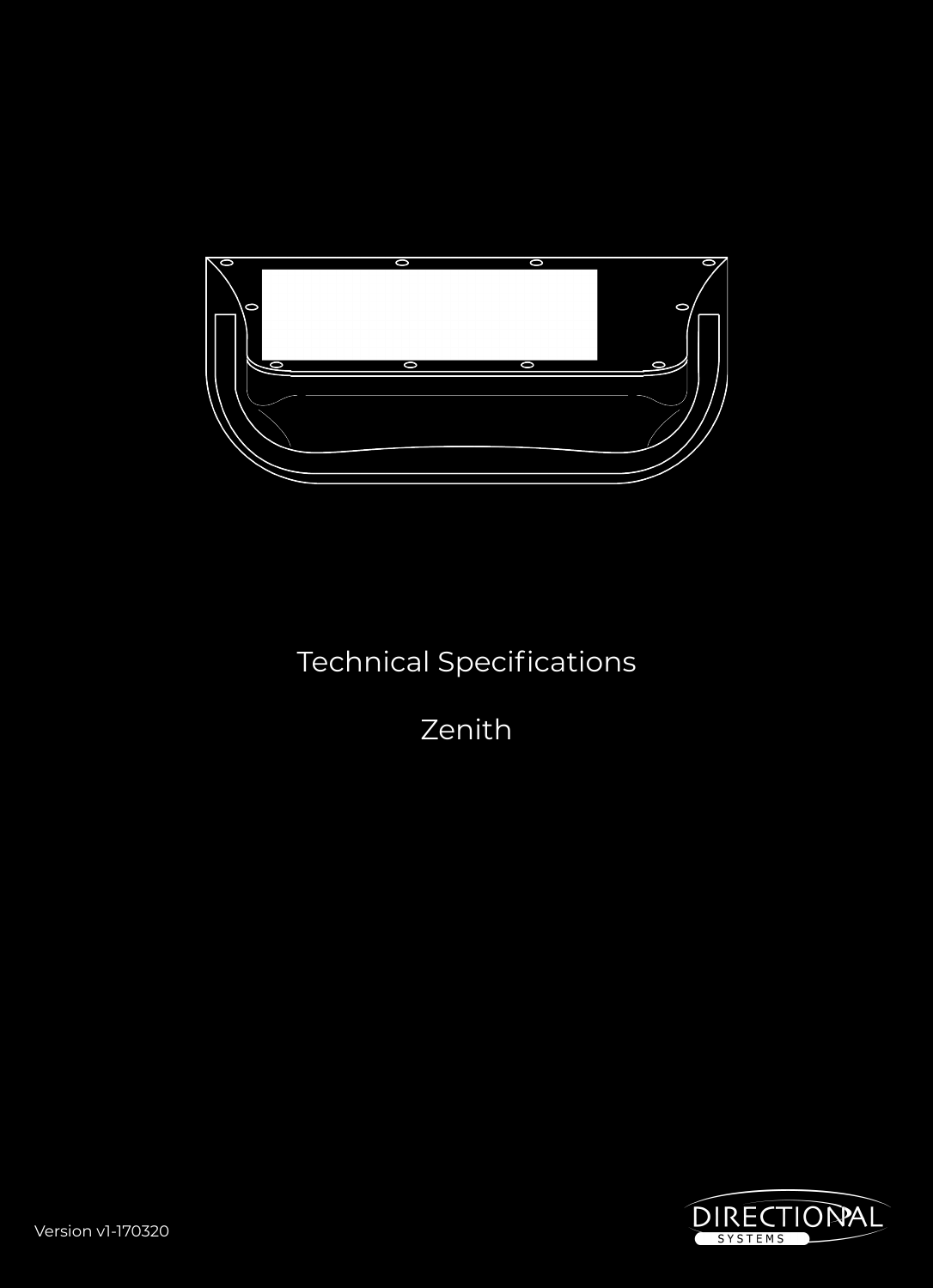

Fig1. Zenith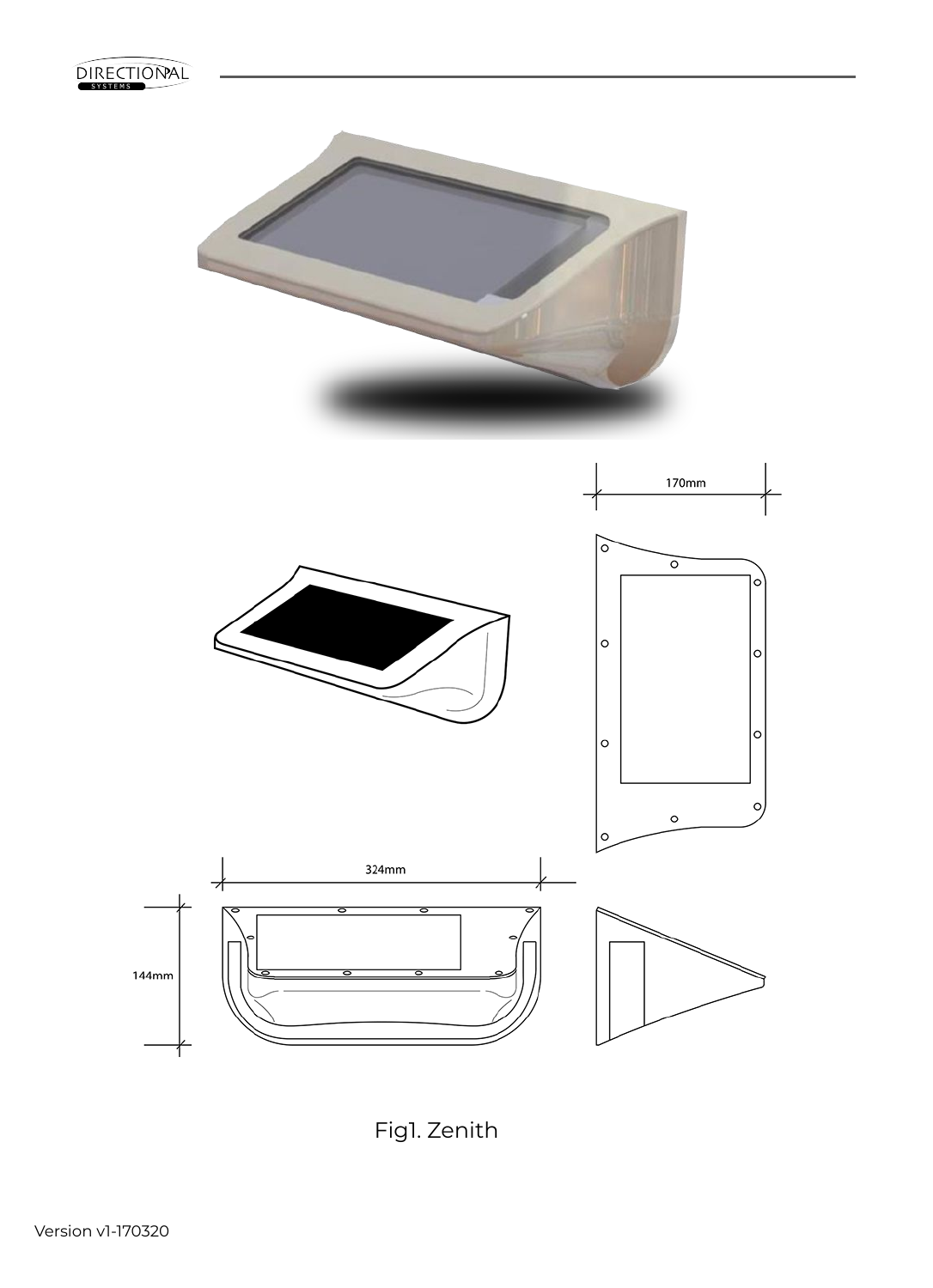The Zenith is a compact, solar charged, water-resistant tracking device which can be attached to stationary or mobile locations in order to monitor, report and share information about discovered items.

The Zenith can used to track, trace and record the journey a vehicle or unit has taken, and its current position. It can also be used to track 'assets' in both mobile and stationary situations. The unit is also able to act as a receiving and transmitting gateway in other applications.

Its solar cell means that it is environmentally efficient and can be deployed in a situation where there is very limited power availability or where it needs to stand-alone from mains power sources.

#### **Applications**

The Zenith can used in a wide variety of end-user sectors and applications, such as: transportation, logistics, manufacturing, retail, food & beverage, pharmaceutical, entertainment & media, leisure sectors to track, trace and record the journey of a trailer, tractor, van, barge or any other vehicle. It can also be used in a stationary environment such as a warehouse, storage yard, dealer forecourts, farmyard or other industrial/manufacturing facility. The ability to identify and locate enables businesses to optimise production, assembly and distribution of raw materials and finished goods in the supply chain.

As part of an asset management solution, the Zenith can be deployed to detect the presence and movement of an asset, for security, identification or 'seek and find' functionality. This enables businesses to reduce the lost time and cost associated with mislaying components or finished goods within their operational ecosystem. Examples include cages, barrels, pallets even valuable individual parcels.

The Zenith can also be deployed as part of a distribution and logistics operation, in order to optimise the reliability and precision of deliveries.

The Zenith can also be used as a real-time gateway for monitoring aspects of an Internet-of-Things or operational facility. This means that certain trigger factors can be monitored in order to ensure activation, deactivation or ad-hoc crisis management which can be remotely identified, maintained or managed as necessary to optimise operation or prevent breakdown or disaster.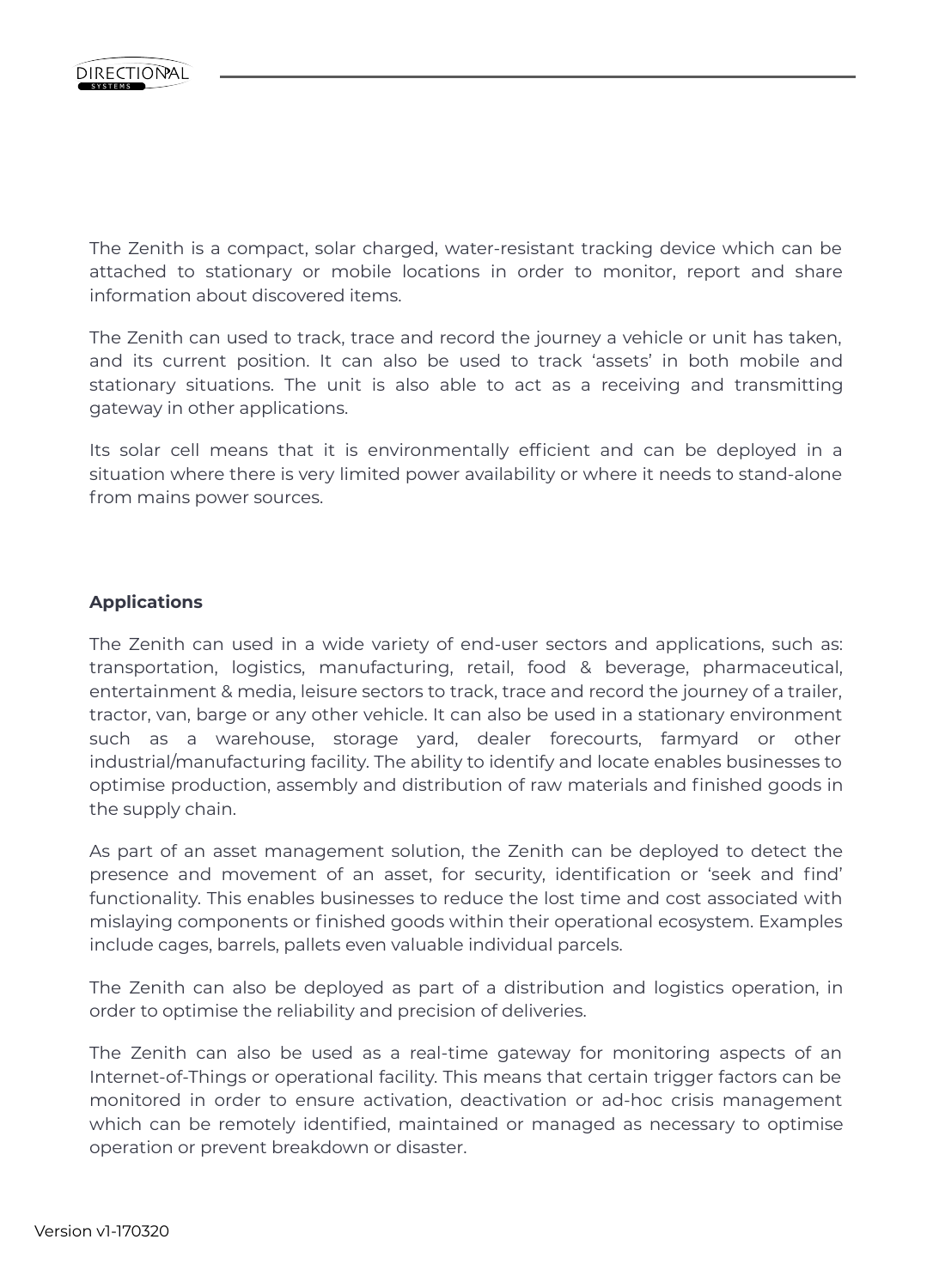

#### **List of Features**

Waterproof - to IP67 rating.

**Roaming Internet Access** - the GPRS device will attach to the strongest mobile/cellular signal available. **Mobile Provider Independent** - as a signal drops from one provider/mast it will connect with a strong detected signal irrespective of provider.

**Bluetooth LE** – enables it to act as a primary or secondary device depending upon the user requirement. The Zenith supports BLE 4.2 & 5.0 including coded PHY.

**Bluetooth Pairing** - can be used to pair with other devices.

**GPS Accuracy** – utilising GPS, GLONASS, QZSS, BeiDou, Galileo, accuracy <0.5m up to per second tracking **GPS 'Dead Reckoning'** - maintains accuracy for up to 15 minutes even when a GPS signal is not available. **Solar-Cell** - device is battery powered, solar charged via a 5 Watt solar cell

**Large Battery Capacity** – the 18.2Ah (Amp hour) capacity will allow 24/7- operation without external charging**External Connector** - IP67 waterproof standard. It can be used to provide power to the unit.

**External Interface Types I2C, Serial, SPI** - will allow connection as a gateway to other external peripherals. For example: fleet telematic environments, door contacts or temperature sensors to name but a few.

**Mobile Mode** - the Zenith will transmit its status every 30 minutes including its current coordinates. It is also capable of sending its 'breadcrumb' trail allowing the user to see where the device has been during the last 30 minutes

**Static Mode** – the Zenith is able to monitor assets and other local items, transmitting its status and associated item/asset status every 30 minutes.

**Transmit Status** – the Zenith can transmit time at any interval however if more frequent than every 30 minutes, external power may be required from external solar cell or mains power.

**Asset/Item Tracking Option** – allows an asset/item to be more frequently polled.

**Geofencing** – the user can define a geographic area for more frequent status transmissions and information, e.g. for enabling accurate tracking and management of movements/assets/inventory.

Example 1: Within a geofenced area assets can be moved in and out of a trailer and outside of a geofenced area the Zenith can raise an alarm and turn on a video recorder for security.

Example 2: Change the frequency of the status beacon from every 30 minutes to every 10 seconds whilst moving, in order to track trailers within a hub.

**Inventory Mapping Algorithm** – prevents duplication of asset/item visibility within mobile mode.

**Tag Tracking Options** – The Zenith can also manage other inbound tag data for example, temperature, smart battery status and signal strength. These items enable the user to more efficiently track, trace and monitor assets.

**Data Security** – the Zenith transmits using HTTP protocol formats, utilising AES 256 Encryption for the payload.

**Presentation Server** – users are presented with simple GUI output.

**Registration Server** – manages the Zenith, assets and user components.

Web Service APIs - enable users to integrate collected information into their other business applications. **Data Push Interface** – upon certain user-identified events, information can be pushed to the users' systems. **Mobile Application Support** – users can use the DSTL Android Locator & PopTag Apps to seek-and-find, plus register and maintain assets.

**Topology** – the service can be deployed on user premises or in-the-cloud.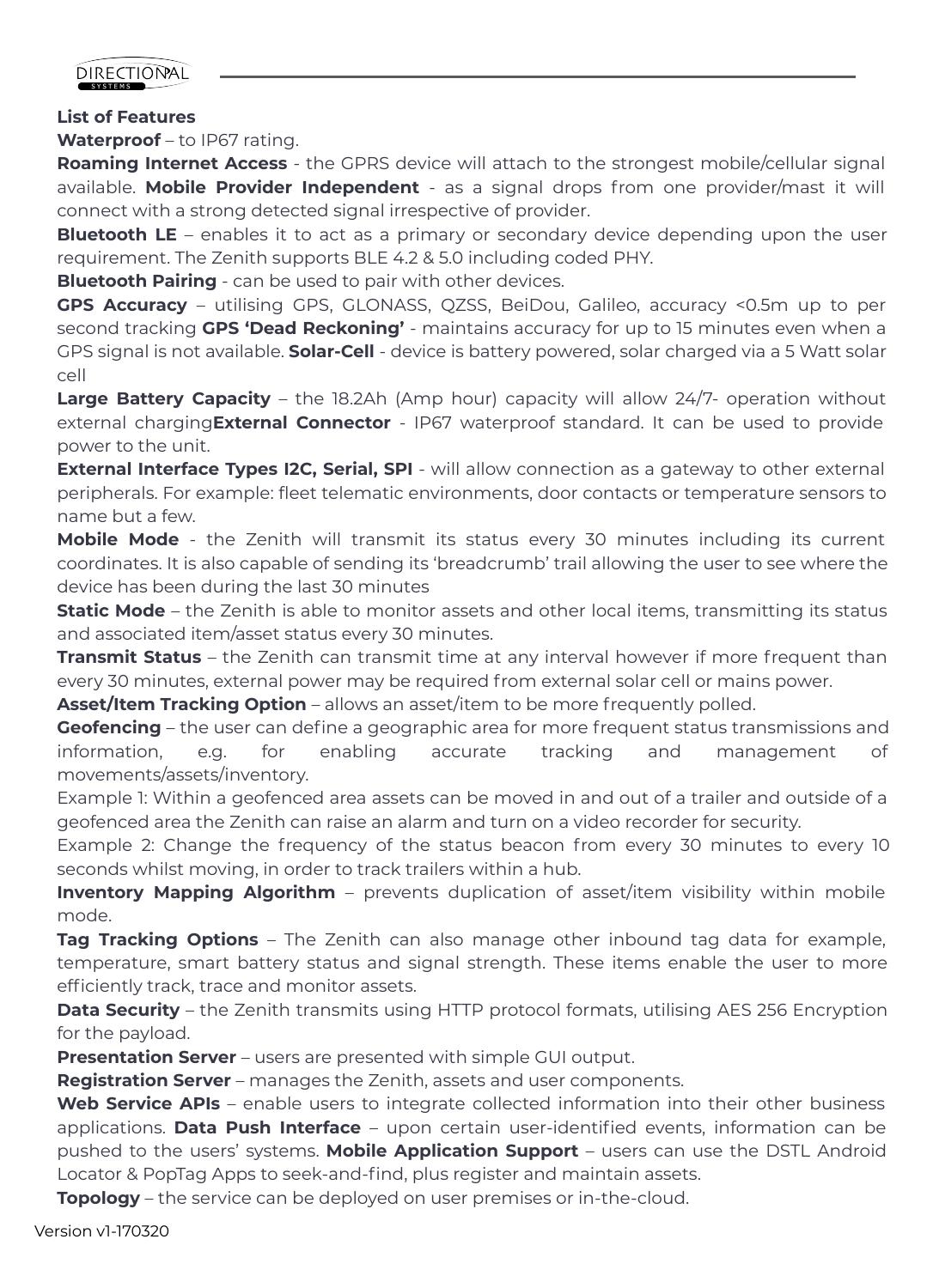### Zenith

**MATERIAL** Casing Material: ABS Polylac - PA-757(+) Flame retardant

**CONNECTIVITY** BLE 4.2 Compliant Usable distances: Quiet RF Background 100m Medium RF Background 80m Noisy RF Background 30 metres BLE 5.0 Compliant BLE 5.0 using LE coded PHY Quiet RF Background up to 500m

WIRFI **FSS** 

UMTS/HSPA 850/1900 and 900/2100 MHz 800/850/900/1900/2100 MHz 3GPP Release 7 5.76 Mbit/s uplink, 7.2 Mbit/s downlink GSM 850/1900 and 900/1800 MHz Quad-band, 850/1900, 900/1800 MHz GPRS Class 12, CS1-CS4, up to 85.6 kbit/s EDGE Class 12, MCS1-9, up to 236.8 kbit/s

GPS

GPS Standard Accuracy 3m approximately when mobile GPS, GLONASS, QZSS, BeiDou, Galileo, Accuracy 0.5m when not moving (requires additional "Standard Zenith" for reference)

CODING

AES 256 Encryption for data transmission, each Zenith has its own unique 32byte key LE Coded PHY Modulation

ENERGY

Solar Cell Monocrystalline 5 Watts

PROTECTION Water/dust resistant IP67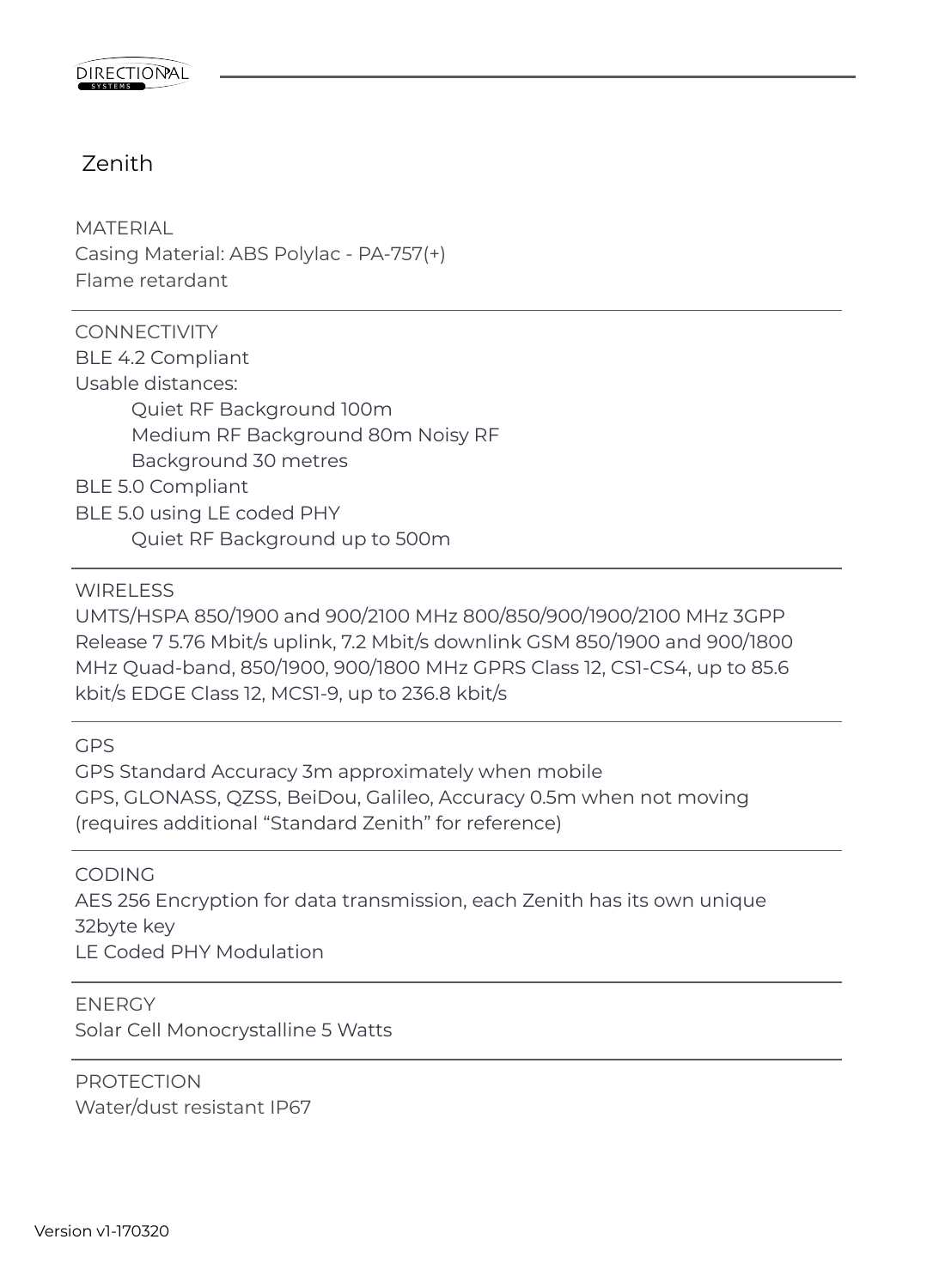

INTERFACES External Interfaces I2C, Serial, SPI at 1.8V, power at 5V External Connector Input Voltage Range 12 to 24V DC External Connector Output Voltage 5V

TEMPERATURE Working Temperature -20° to +65° Celsius

**CERTIFICATION** CE/FCC/WEEE RoHS Certified